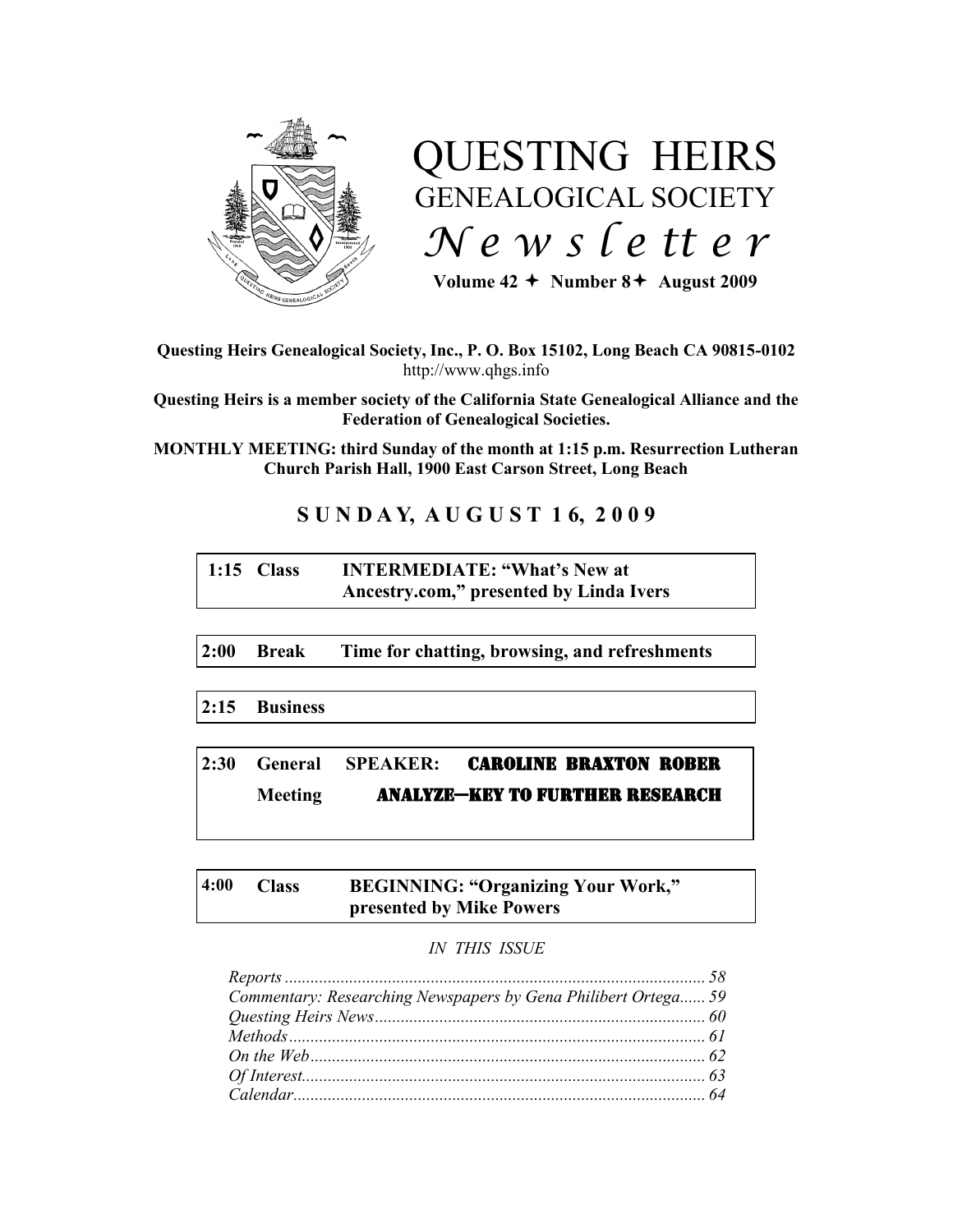#### **A U G U S T M E E T I N G**

#### **SPEAKER: CAROLINE BRAXTON ROBER**

Our speaker became interested in genealogy over 45 years ago. She credits her grandmother for sparking that interest. She is a native Californian, a wife, mother and grandmother. She began her career by researching her own family, which she has done for over 35 years and is still actively pursuing the search.

Today Caroline is a Professional Genealogist, lecturer and teacher. She is a member of the Association of Professional Genealogists and Past President of the Southern California Chapter of APG. She is the Staff Trainer for the Regional Orange, California, Family History Center, as well as a member of many genealogical and historical societies—some of which include the National Genealogical Society, the New England Historical Genealogical Society and the Kentucky Historical Society. She has written CD Research Reviews for the National Genealogical Society Quarterly. Her area of research expertise is in the United States—particularly Kentucky, Ohio, Indiana and Illinois. She is also known for her organization skills in genealogy.

Caroline's e-mail address is: carolinerober@ymail.com

#### **PROGRAM: Analyze—-Key to Further Research**

We family history seekers spend a lot of time looking for information about our ancestors and usually find it in bits and pieces, here and there. Caroline Rober is going to talk about the

next stage in the research process—analyzing how those bits and pieces fit (or not) together. She will discuss the steps in the process and the best ways to proceed.



#### **R E F R E S H M E N T S Georgie (Peterson) LYONS (562) 432-4908**

Thanks to our July hosts: Laurie ANGEL Charlotte LLEWELLYN Penny NUGENT Jeannie SUKOW Cheryl TARDIF

Our August hosts will be: Sandy BARRUS Terry HAMILTON Cheryl TARDIF Connie WILLIAMS

#### **M E M B E R S H I P R E P O R T Terry HAMILTON (562) 596-9382**

| <b>JULY MEETING ATTENDANCE</b> |                |      |  |
|--------------------------------|----------------|------|--|
| Members: 41                    | Guests: 15     |      |  |
| <b>NEW MEMBER</b>              |                |      |  |
| Doris DRAGAN                   | Individual     | 9/10 |  |
|                                | <b>RENEWAL</b> |      |  |
| Christine ELIA                 | Individual     | 9/10 |  |



*Copyright © 2009, Questing Heirs Genealogical Society, Inc.*

*Permission to reprint original items from this publication is granted, provided that the reprint is used for non-commercial, educational purposes, and that the following notice appears at the end of the article: Previously published in Questing Heirs Genealogical Society Newsletter, Vol. 42, No. 8, August 2009.*

*This newsletter is published monthly as a benefit for members of Questing Heirs; it is not meant to be sold. Those who are unable to attend our meetings but wish to subscribe to the newsletter may purchase a newsletter-only membership for \$12.00 a year. To join, please use the membership application on the outer cover of this newsletter.*

**R**

**E**

**P**

**O**

**R**

**T**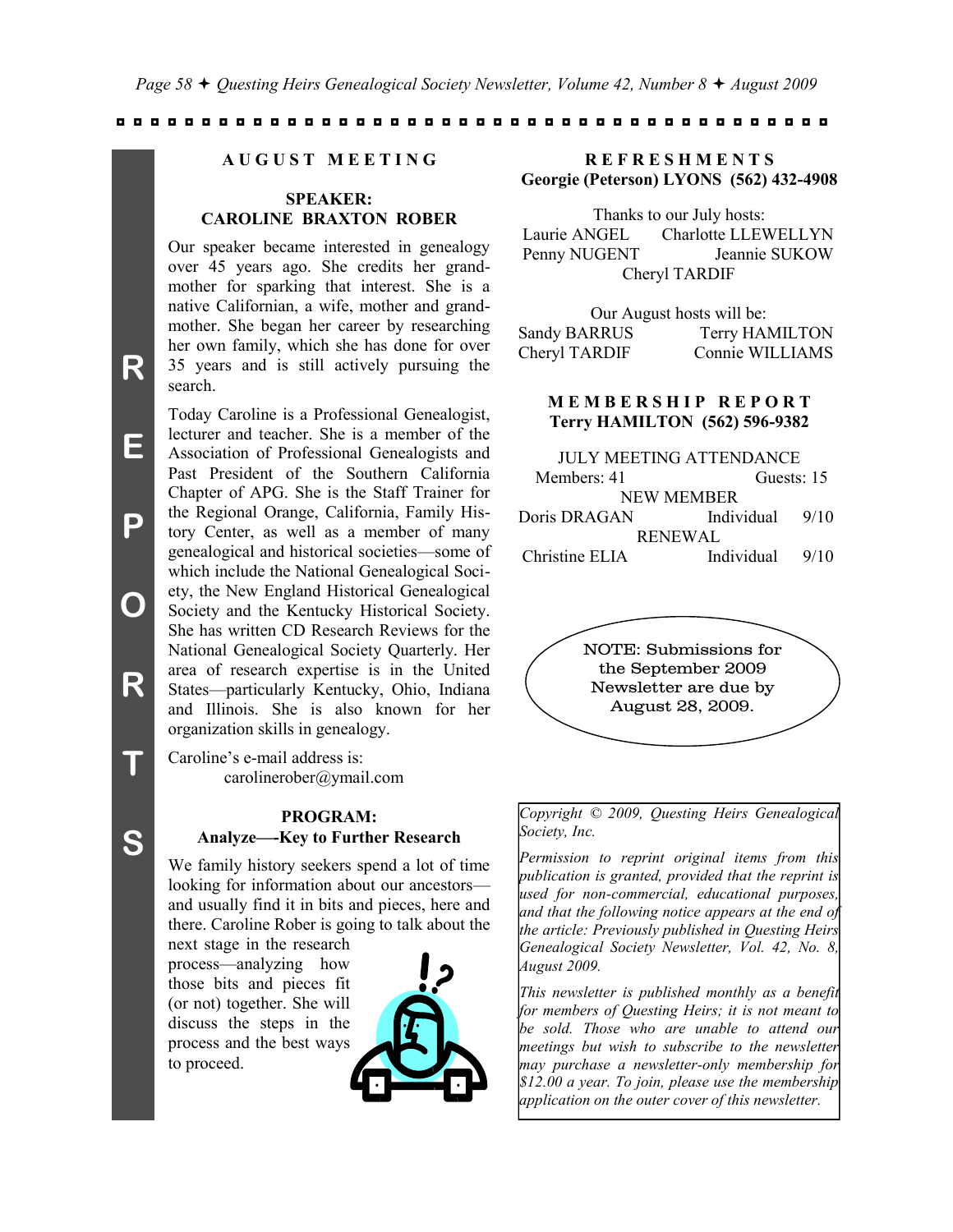

**C**

**O**

**M**

**M**

**CLIMBING YOUR FAMILY TREE**

#### **Researching Newspapers by Gena Philibert Ortega**

I think newspaper research is probably the one type of research least liked by genealogists. For some reason, newspapers are rarely indexed; so researching them can mean spending hours staring at the microfilm machine as you search page by page. While some newspaper research can be easier—like finding obituaries when you know an exact date—so much more can be found in the newspaper, but it requires hours of research time.

Newspapers chronicled our ancestors' lives, their neighbors and their community. Our ancestor may be mentioned in articles ranging from standard genealogical fare like birth, death and marriage announcements to writing letters to the editor or a letter home from war.

**E N** Different types of newspapers exist besides the city paper that we are more familiar with. There are county, religious, occupational, ethnic, military, and special interest newspapers. When seeking out newspapers to research, make sure you do a thorough inventory of what newspapers existed at the time your ancestor lived.

**T A** Newspapers offer genealogists a wealth of information. For a complete list of what can be found in a newspaper that will help a genealogist, see the chapter entitled "Research in Newspapers‖ in *The Source: A Guidebook to American Genealogy,* ISBN#9781593312770. The following is just a small list of information that can be found in newspapers:

**R Y** Obituaries, Anniversary Notices, Marriages, Births, Legal Notices, Probate Notices, Funeral Notices, Memorials, Trial Coverage, Advertisements, Passenger Lists, Runaway Slave Announcements, Marriage License Lists, Society Page Articles, Letters to the Editor, and Police/Fire Calls for Help.

> One of the things I point out to other researchers is that, even if you consider an event that your ancestor experienced, namely death,

there can be many different types of articles or notices in a newspaper that document this event, besides an obituary. Examples include a death notice, funeral notice, probate notice, family thank you, and memorial. In addition, if the person died from an accident or a murder, there will be articles detailing the death and, in the case of a murder, there should be subsequent articles detailing the arrest and trial of the accused and the outcome of that trial.

In general, you can find newspaper collections at public libraries, state archives, state libraries, and historical societies. In at least one case, a state historical society has newspapers for places outside of its own state. I recommend that researchers check out the Kansas State Historical Society at http://kshs. org/library/news.htm and search through their list of available newspapers.

Many archives and libraries, including the Kansas State Historical Society, offer microfilmed copies of newspapers through interlibrary loan. Through the interlibrary loan program, you request the item from your local library and pay a small fee that covers the shipping charge; they then request the item and notify you when it has arrived. You can then view the microfilm at the library and make whatever copies you need.

―Clipping files,‖ that include clippings of articles featuring community members, can be found through libraries, archives, genealogical and historical societies. The Family History Library in Salt Lake City, www.familysearch. org, includes books that are indexes of various records from newspapers. By conducting a catalog subject search for the word "newspaper" or by conducting a place search and looking for the category newspapers, you will be able to see what the Library has in the way of newspapers for your ancestral home.

*Continued on page 62*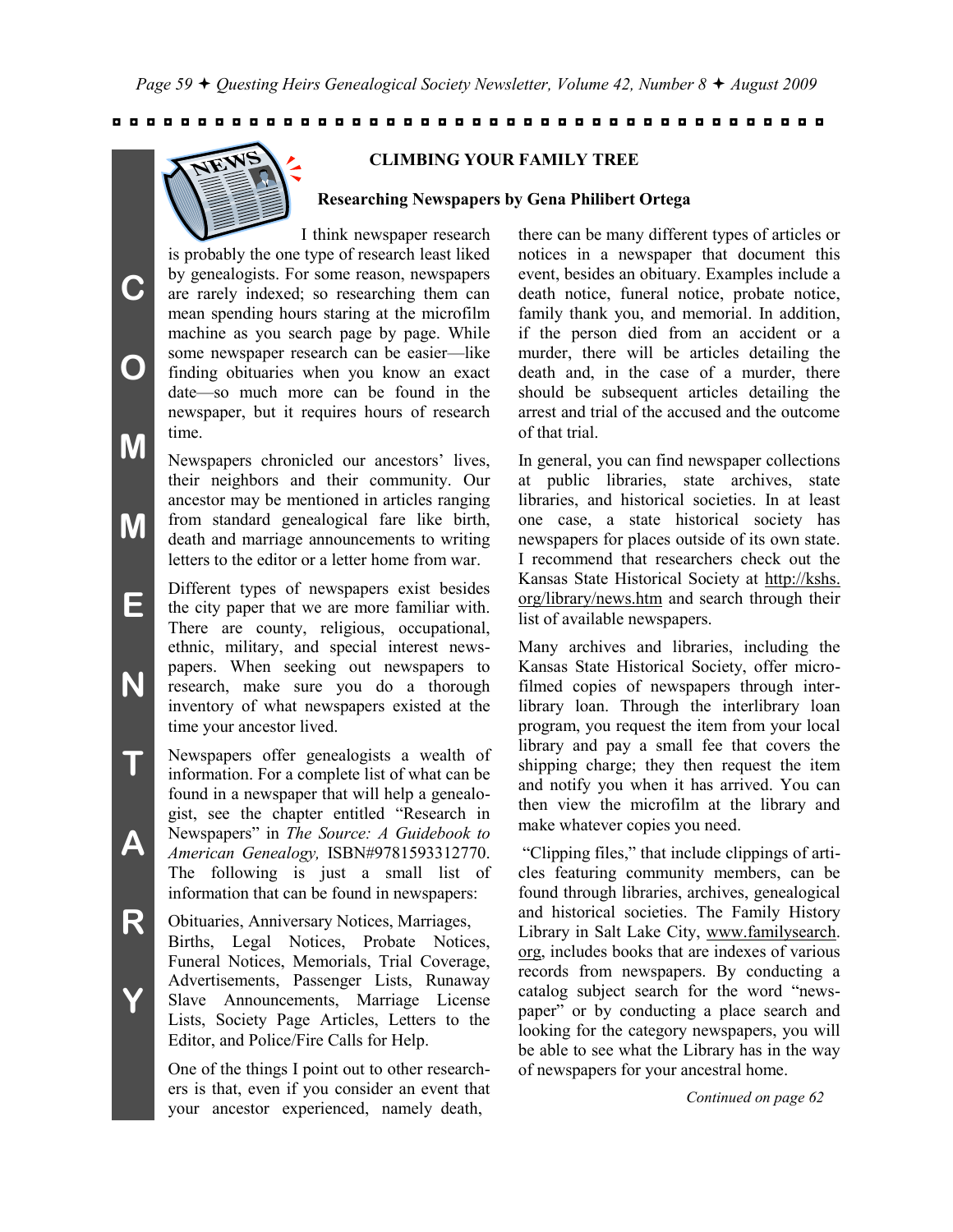#### **PRESIDENT'S MESSAGE**

#### Hello Everyone!

We had a wonderful 40th anniversary party! It included an interesting program by Jean Hibben. Jeanette Jones presented awards based on past attendance records and service to our Society. We had a surprise award for John McCoy, who deserved it for all his hard work during six years as President. Doris Dragan won the drawing for a free year's membership in Questing Heirs. Penny Nugent ordered a beautiful cake from Rossmoor Bakery that was decorated with the design Mike Powers created for our Café Press items. All in all it was a very nice affair!

The winners in the drawing we held at the Restoration Fair were Kelly Dessecker and Jill Ann Black, both of Long Beach, who will be receiving their books soon via UPS.

Summer is almost over. With this heat, it is time to go to the libraries and conduct research. At least, that's what I plan on doing. I will also be working on AB 130 on behalf of all of us genealogists in California. (See the update on page 63.) *Liz*

#### **OUR 40TH ANNIVERSARY PARTY**

At our July meeting, besides having an outstanding speaker, we celebrated the fortieth anniversary of the founding of Questing Heirs Genealogical Society of Long Beach.

The following certificates were awarded :

- Longest Dues-Paying Member:  $\bullet$ Jackie Riley—1975
- Longest Attending Member:  $\bullet$ Walton McNulty—1977
	- Certificates of Attendance: Walton McNulty—1977 Robert E. Brasher—1978 Marilyn Brasher—1978 Georgie Lyons—1978
- Thank You Certificates :  $\bullet$ Kathryn Foord Robert E. Brasher Marilyn Brasher Georgie Lyons

Past Presidents in attendance were: Liz Myers 2007-

John McCoy 2001-2006 Richard Hoover 1999-2000 Chuck Horton 1995-1998

As the longest serving President, John McCoy received a Distinguished Service Award from the California State Genealogical Alliance, presented by its President, Susan M. Roe. Among John's accomplishments during his six years as President, besides the hard work and innovative ideas he put into that job, were the many programs he personally presented at meetings, his page-long contributions to the monthly newsletter, his planning our annual Christmas Party for several years, and spearheading the Betty Marie Marr Memorial Lecture which featured Hank Jones as speaker on May 21, 2006.

We all continue to value his participation on the Board as Director—Past President and his technical help with the electronic equipment at meetings.

#### **RALPHS CONTRIBUTIONS**

If you are enrolled in Ralphs Community Contribution Program, designating Questing Heirs to receive a contribution based on your store purchases, remember that you have to resubmit this choice each year on SEPTEMBER 1st!

Just log in to www.ralphs.com and sign in with your e-mail address and password. Then click on ‗My Account' (toward the upper right) to view and edit your information as necessary.

Click on 'Edit Community Contribution Program Information.' Enter the Questing Heirs name or number (84877) as your choice. Then click on 'Save Changes.' When finished with all changes, 'Logout' at the top of the page.

If you shop at Ralphs, this is an easy way to create income for our Society. If you haven't signed up yet, instructions will be available at our August meeting.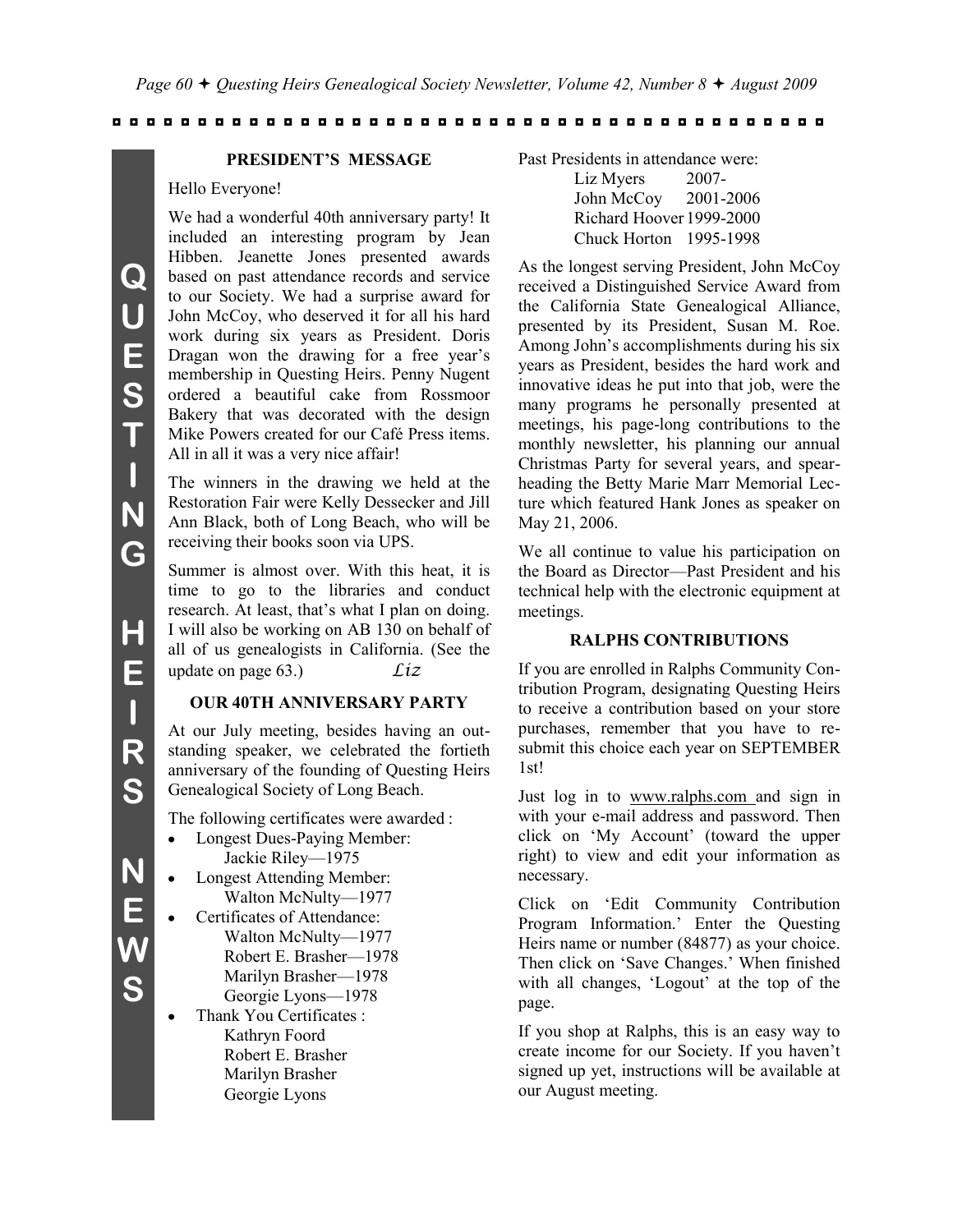# **THE MEDIA CORNER**

by Penny Nugent

At last month's meeting we were urged to write a family history for our descendants, and the idea of a time line showing current events next to family events was demonstrated. This is a wonderful idea, but what if historians have ignored the area where your ancestors came from? What if you have no idea what was going on when your ancestors were being born, marrying, and dying? For many years I had that problem. Finding out anything about the southern part of Italy was next to impossible because general histories of the Italian peninsula concentrated almost exclusively on Rome and the northern principalities, leaving the south to an unrecorded fate.

This lack of information has finally been addressed by historian Tommaso Astarita in his book *Between Salt Water and Holy Water: A History of Southern Italy*. It is a volume of invaluable information for genealogists everywhere whose ancestors came from the Kingdom of the Two Sicilies.

Mr. Astarita begins his history in the first century B.C. and takes the reader up to the present—using maps, population tables, genealogical charts of the ruling families, and many illustrations. Although his primary focus is on the city of Naples, he includes a wealth of information about the eastern coast of the peninsula as well as the island of Sicily. Have you been puzzled by the seemingly neverending death records of 1836-1837 in your southern Italian town? Mr. Astarita describes the cholera epidemic which struck during those years, killing some 14,000 people in Naples, over 20,000 residents in Palermo and 100,000 throughout the area as a whole. Was your ancestor a "contadino," a peasant farmer? Mr. Astarita describes the problems of feudal land tenancies and the medieval cast of mind that kept the south from achieving full equality with the north for centuries.

Although somewhat dry reading at times, this is a book that belongs in every southern Italian genealogist's library. When you've finished

page 317, you will know more than you ever thought possible about the area of Italy where your roots were nurtured.

#### **PINPOINTING TIME OF DAY** by Paula Stuart Warren, CG

Genealogists strive to find the exact day that an event occurred, such as for a birth, death, arrival in town, marriage, or christening. For some of these events it is possible to find an exact time of the day. Twentieth century (and some nineteenth) civilly recorded death and birth records usually give an exact time.

Did Grandpa's diary state that they arrived at their new home in Greentown in the early morning? What trains ran then and at what times? A railroad schedule in a newspaper or perhaps the original schedule in a museum or archive may yield a time of arrival.

If your ancestor didn't keep a journal or diary, maybe a neighbor did and commented on the events related to neighbors. An obituary in a small town newspaper may give the time of death. A coroner's record generally states a time of death. Some Civil War pension files actually include a time of a battle beginning or ending and a time of injury. A letter from your grand-aunt Mabel to your grandmother might say that their mother passed away "at 3:55 this morning."

A very dedicated clergyman or church secretary may list a time of a christening or wedding in the record book. Civil and criminal court records sometimes include an exact time of an event as do newspapers. One old settlers group's minutes include the time of death for members.

Noting the time of day of important events can add interest to your family story. Have you recorded exact times of events in your life? Your marriage, your first kiss, a daughter or nephew's birth, when you began your new job, or any other moment in your life?

*A Tip from the Pros,* Ancestry Daily News*, 22 Jun 2007. Copyright © The Generations Network, Inc.*

**T**

**H**

**O**

**D**

**S**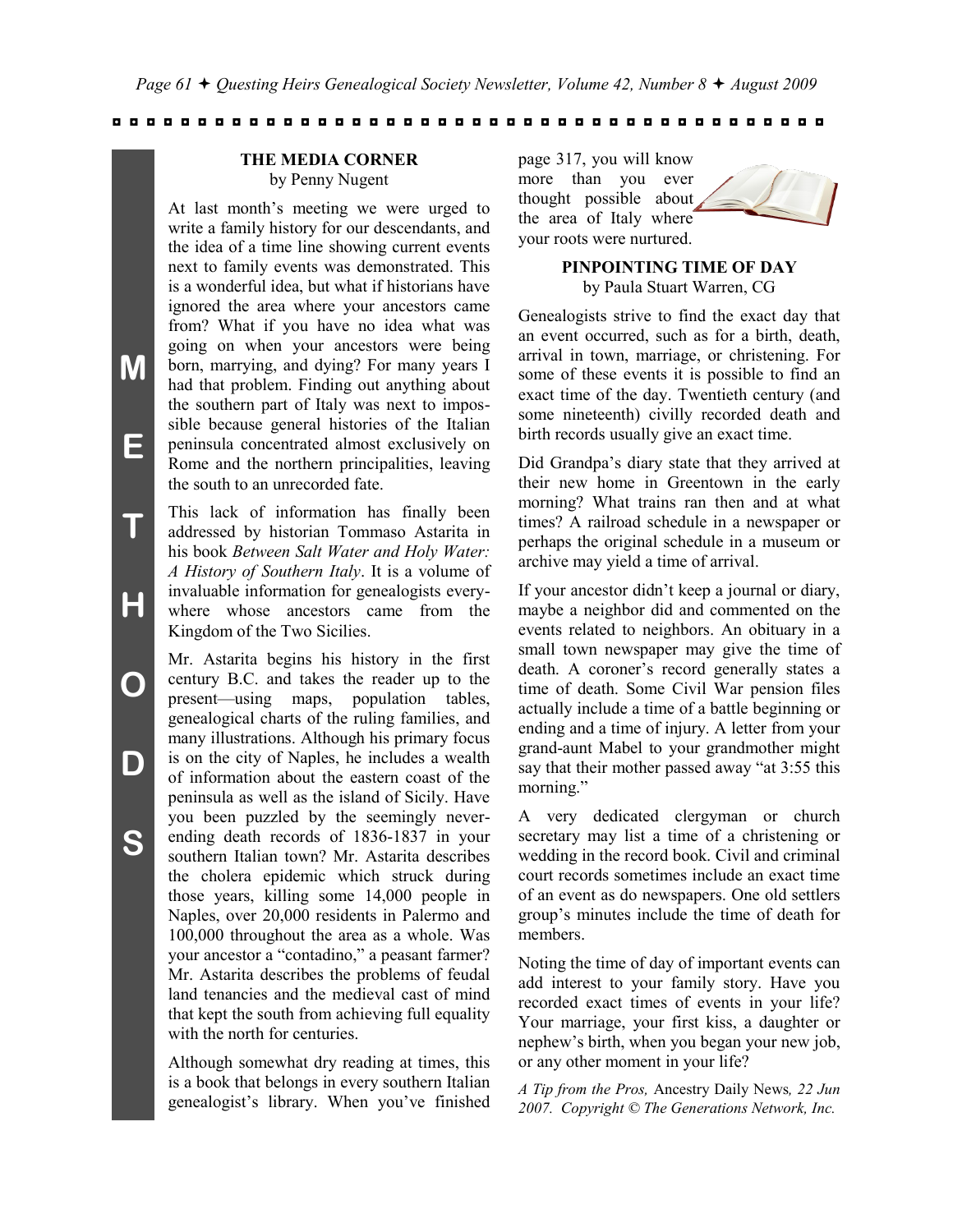#### **ST. LOUIS OPENS CIVIL WAR ERA COURT DOCUMENTS** by Heather Ratcliffe

―White-gloved archivists digging through brittle pages inside metal file drawers at the St. Louis circuit clerk's office have unlocked never-before told stories of looting, betrayal and slavery in the years following the Civil War.

- **N** ―Now these rare documents, unearthed during a 10-year preservation project, will be available to anyone who wants to read about how Missourians attempted to bring law and order after the chaos of war…
- **T** "More than 11,200 court cases, from 1866 to 1868, were preserved and archived with the help of a \$330,000 grant from the National Endowment for the Humanities…
- **H** ―Most of the lawsuits were filed by people who were trying to recover money or property lost during the fighting..."
	- [Note that these documents are now available for review at the state archives' St. Louis office, but they will later be scanned and uploaded to the Missouri Digital Heritage Initiative website. They should be available by 2011.]
	- *Excerpts from an article that appeared on the* St. Louis Post-Dispatch *website (STLtoday.com) on 28 May 2009.*

#### **CANADIAN NATURALIZATIONS**

―Library and Archives Canada (LAC) is pleased to announce the release of a new version of the Canadian Naturalization 1915- 1932 online database. It now includes the names of 206,731 individuals who applied for and received status as naturalized Canadians from 1915 to 1932. This database is one of the few Canadian genealogical resources specifically designed to benefit those researchers with roots outside of the British Commonwealth. References located in the database can be used to request copies of the actual naturalization records, which are held by Citizenship and Immigration Canada.

―The database is available at: www.collections canada.gc.ca/databases/naturalization-1915- 1932/index-e.html."

*This announcement was reprinted in Eastman's blog on 22 Jul 2009 at http://blog.eogn.com. Copyright © 2009 by Richard W. Eastman.*

## প্ৰ

#### *Continued from page 59…*

Many of the larger online genealogical databases have newspaper collections you can search. Each site differs in what it offers, so it's best to check each one for newspapers that can be of assistance to you. These providers include Godfrey Memorial Library (http:// www.godfrey.org); Ancestry (http://www. ancestry.com); World Vital Records (http:// www.worldvitalrecords.com); and Genealogy Bank (http://www.genealogybank.com). While all of these are subscription sites, you can look at their indexes and conduct a name search for free; you just won't be able to look at relevant hits. Remember that, in the case of Godfrey Memorial Library, World Vital Records and Genealogy Bank, these are available through the LDS Family History Centers.

Many states have newspaper projects as part of the U.S. Newspaper Project. This project works towards digitizing historic newspapers. Some statewide examples include California State Newspaper Project, the Utah Digital Archives and the Colorado Historic Newspaper Collection. For a complete list of state projects, see the U.S. Newspaper Project web site at http://www.neh.gov/projects/usnp. html.

*© 2008 Copyright Gena Philibert Ortega. All rights reserved. Reproduction in any format is strictly prohibited without written permission. Please contact Gena at yourfamilyhistory@ hotmail.com or visit www.yourfamilyhistory research.com for more information.*

**There is no king who has not had a slave among his ancestors, and no slave who has not had a king among his. Helen Keller, 1880-1968**

**E**

**B**

**E**

**O**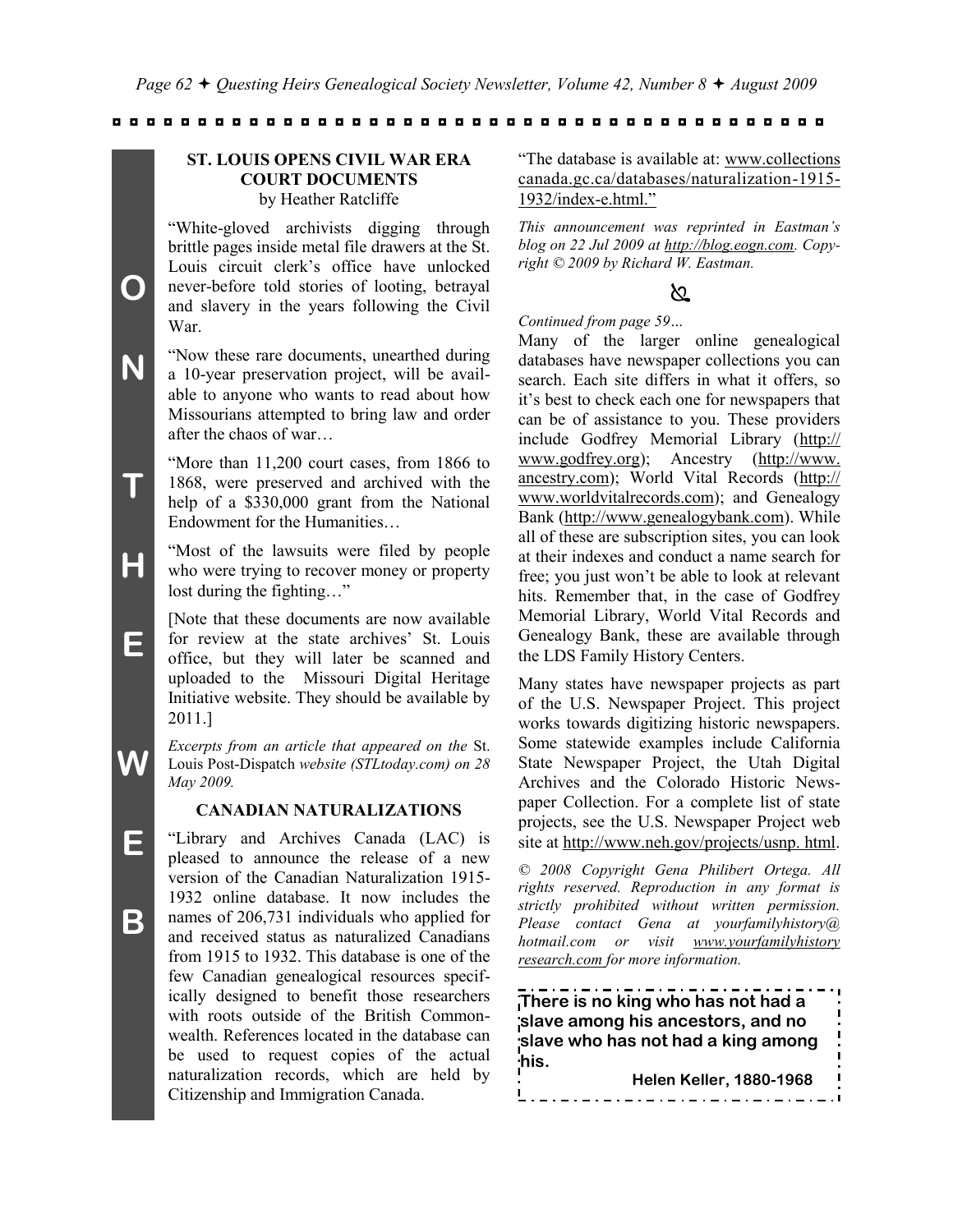#### **USCIS BEGINS TRANSFER OF HISTORICAL A-FILES TO NATIONAL ARCHIVES**

On June 3 the U.S. Citizenship and Immigration Services (USCIS) issued a news release announcing the transfer of alien registration files (A-files) to the National Archives and Records Administration.

―The A–file is a series of records consisting of numbered files used to document the complete history of the interaction between an alien and the U.S. government. The file is unique in that it not only contains routine demographic information, but may also include photographs, foreign birth certificates, marriage licenses, interview transcripts or actual recordings, and more. Currently, USCIS maintains approximately 53 million A-files; of these, about 21 million have been retired to a Federal Records Center.

―Previously, the A-file was considered a ‗temporary record' and could possibly have been disposed of 75 years from the date the file was retired to a Federal Records Center or 75 years from the date of last action. Now, the A-file becomes a permanent record which will transfer to the National Archives custody 100 years from the individual's date of birth. Newly-eligible files will be transferred to the National Archives every five years.

―After transfer to the National Archives, the majority of files will be housed at the National Archives in Kansas City. Files on immigration through the port of San Francisco will be housed at the National Archives in San Francisco. Once these records have been transferred, they will be available in the research rooms at these two National Archives facilities. Copies will also be available through the mail.

―Additional immigration-related information and links to resources geared specifically for genealogical research is available online at www.uscis.gov/genealogy or www.archives. gov/immigration."

#### **UPDATE ON CALIFORNIA ASSEMBLY BILL 130**

In last month's newsletter, we alerted our readers to proposed changes in the handling of California marriage records. I was just told that AB 130 will go before the Senate Appropriations Committee on August 17. This gives us time to work with Representative Kevin Jeffries and his staff on adjustments we would like to have made.

According to www.IAJGS.org, AB 130 would make marriage records be treated just like birth and death records. It also states that an index and informational copies cannot include mothers' maiden names. This means that, if posted on an Internet database, the mother's maiden name would be removed. How can genealogists and others determine which marriage record we need to pursue?

Right now, contacting your elected representative in the State Assembly and in the Senate is **important**. Each house will have to re-vote on the adjusted bill before sending it to the Governor. If and when it goes to Governor Schwarzenegger, we will need to plaster him with our concerns. Hopefully, that might not happen if we get on the bandwagon now!

*Liz Myers*

#### **YOUTH GENEALOGISTS ASSOC.**

http://fgsyouthsociety.wordpress.com

Do you have a teenager in your family who is interested in learning more about his/her family history? Have them take a look at the URL above.



This website was developed by the Federation of Genealogical Societies to provide opportunities and information to youths interested in their family history. Teenagers will find a newsletter and blog on the website and can contribute to a personal page of genealogical adventures. They can also join a genealogical group on Facebook or GenealogyWise.com.